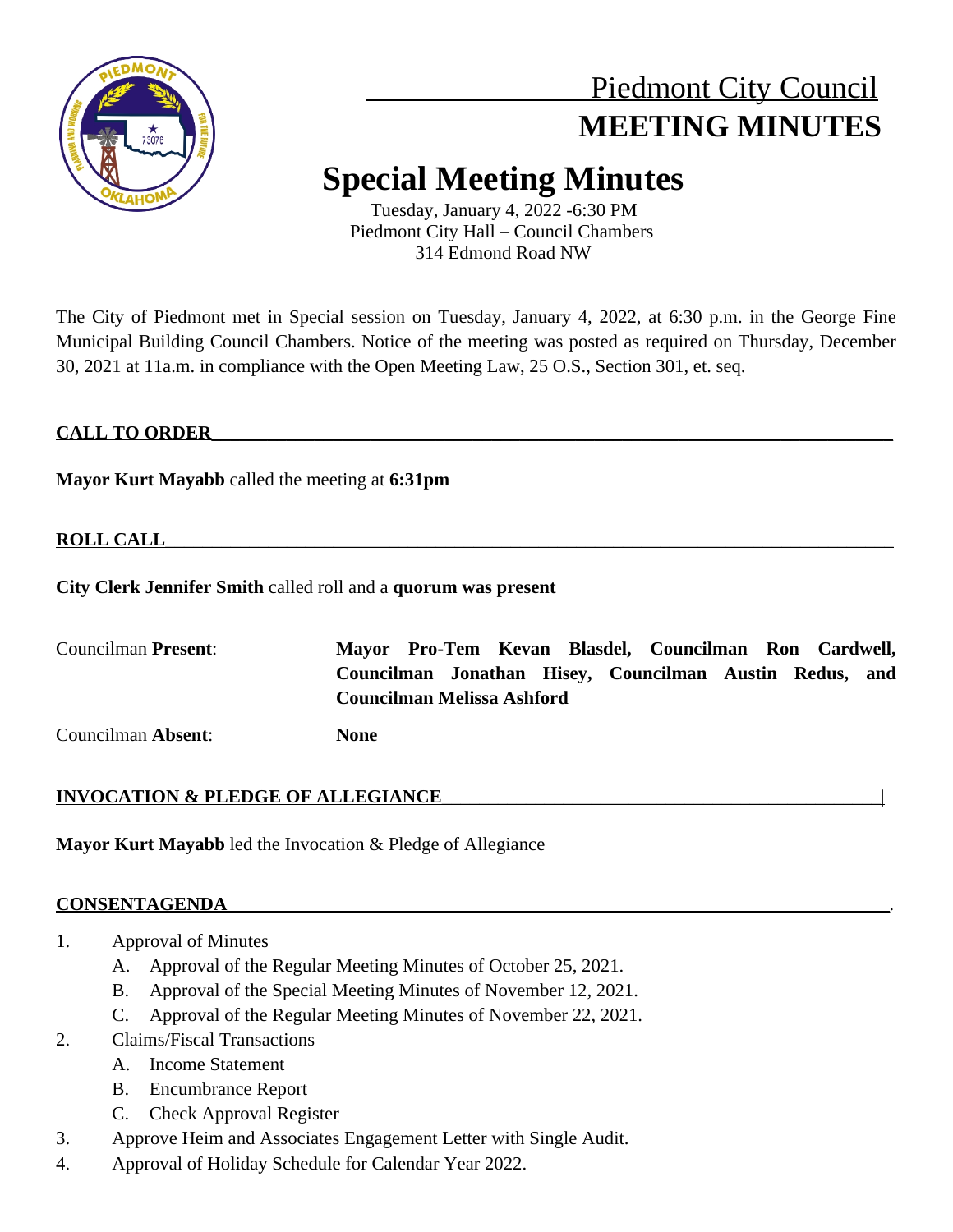**Councilman Melissa Ashford** made a motion to approve items 1a-c, 2a-c, 3, and 4 of the consent agenda. Motion was seconded by **Mayor Pro-Tem Kevan Blasdel.**

# **VOTE WAS: AYE: Mayor Pro-Tem Kevan Blasdel, Councilman Ron Cardwell, Councilman Jonathan Hisey, Councilman Austin Redus, and Councilman Melissa Ashford NAY: None**

**None**

#### PROCLAMATIONS

**ITEMS REMOVED FROM CONSENT AGENDA** 

5. Proclamations to Red Bluff, Piedmont Area Veteran's and Sparky Donation Station.

Mayor Mayabb announced Proclamations to **Red Bluff, Piedmont Area Veteran's**, and **The Community** for their donations and assistance with the **Sparky Donation Station Project**.

#### **CITIZENS COMMENTS**\_\_\_\_\_\_\_\_\_\_\_\_\_\_\_\_\_\_\_\_\_\_\_\_\_\_\_\_\_\_\_\_\_\_\_\_\_\_\_ \_\_\_\_\_\_\_\_\_\_\_\_\_\_\_\_\_\_\_\_\_\_\_

**Councilman Melissa Ashford** made a motion to open Citizens Comments. Motion was seconded by **Mayor Pro- Tem Kevan Blasdel.**

#### **VOTE WAS:**

**AYE: Mayor Pro-Tem Kevan Blasdel, Councilman Ron Cardwell, Councilman Jonathan Hisey, Councilman Austin Redus, and Councilman Melissa Ashford**

**NAY: None**

No Citizen Comments

**Councilman Jonathan Hisey** made a motion to close Citizens Comments. Motion was seconded by **Mayor Pro Tem Kevan Blasdel.** 

#### **VOTE WAS:**

**AYE: Mayor Pro-Tem Kevan Blasdel, Councilman Ron Cardwell, Councilman Jonathan Hisey, Councilman Austin Redus, and Councilman Melissa Ashford**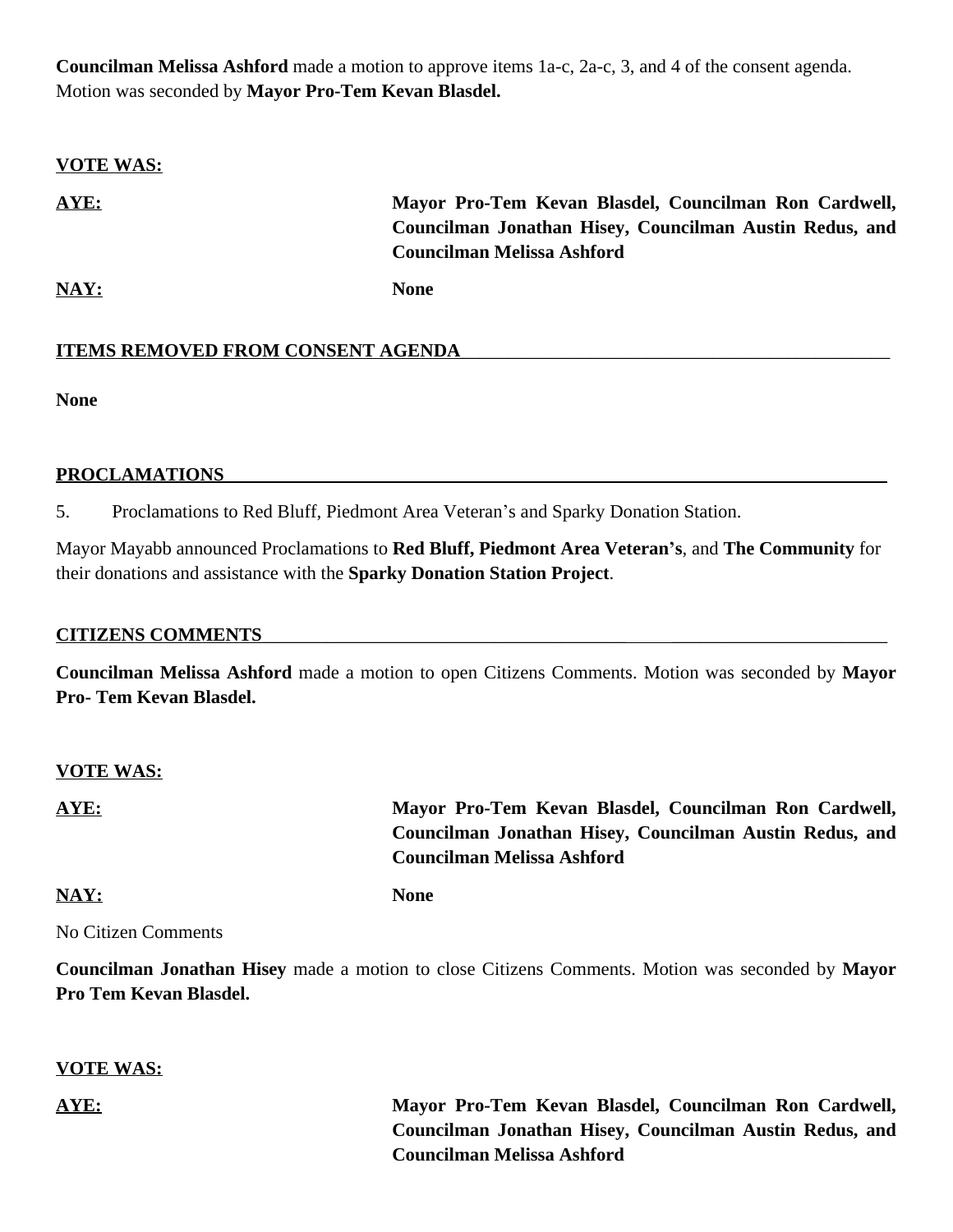#### PUBLIC HEARING(S)

**Councilman Melissa Ashford** made a motion to open the public hear. Motion was seconded by **Mayor Pro-Tem Kevan Blasdel.**

#### **VOTE WAS:**

# **AYE: Mayor Pro-Tem Kevan Blasdel, Councilman Ron Cardwell, Councilman Jonathan Hisey, Councilman Austin Redus, and Councilman Melissa Ashford**

### **NAY: None**

Discussion on Street Safety in Piedmont Neighborhoods.

**Mayor Pro Tem Kevan Blasdel** made a motion to close the public hear. Motion was seconded by **Councilman Melissa Ashford.**

#### **VOTE WAS:**

**AYE: Mayor Pro-Tem Kevan Blasdel, Councilman Ron Cardwell, Councilman Jonathan Hisey, Councilman Austin Redus, and Councilman Melissa Ashford**

**NAY: None**

#### SCHEDULED BUSINESS

6. Discussion on Street Safety in Piedmont Neighborhoods.

#### **Mayor Pro-Tem Kevan Blasdel addressed the council**

People in my subdivision, which is Wind Mill Park, have called to say that individuals are driving too fast on Wind Mill St, and they are not abiding by the law regarding school busses. I wish to remind the public that if a school bus is stopped loading or unloading children; then you have to stop in either direction. He also encouraged those driving in subdivisions to obey the law, and be courteous.

#### **Councilman Jonathan Hisey addressed the council**

Can the Piedmont Police do additional patrols, at certain times of the days, when the school busses are being let out?

#### **Chief Singer addressed the council**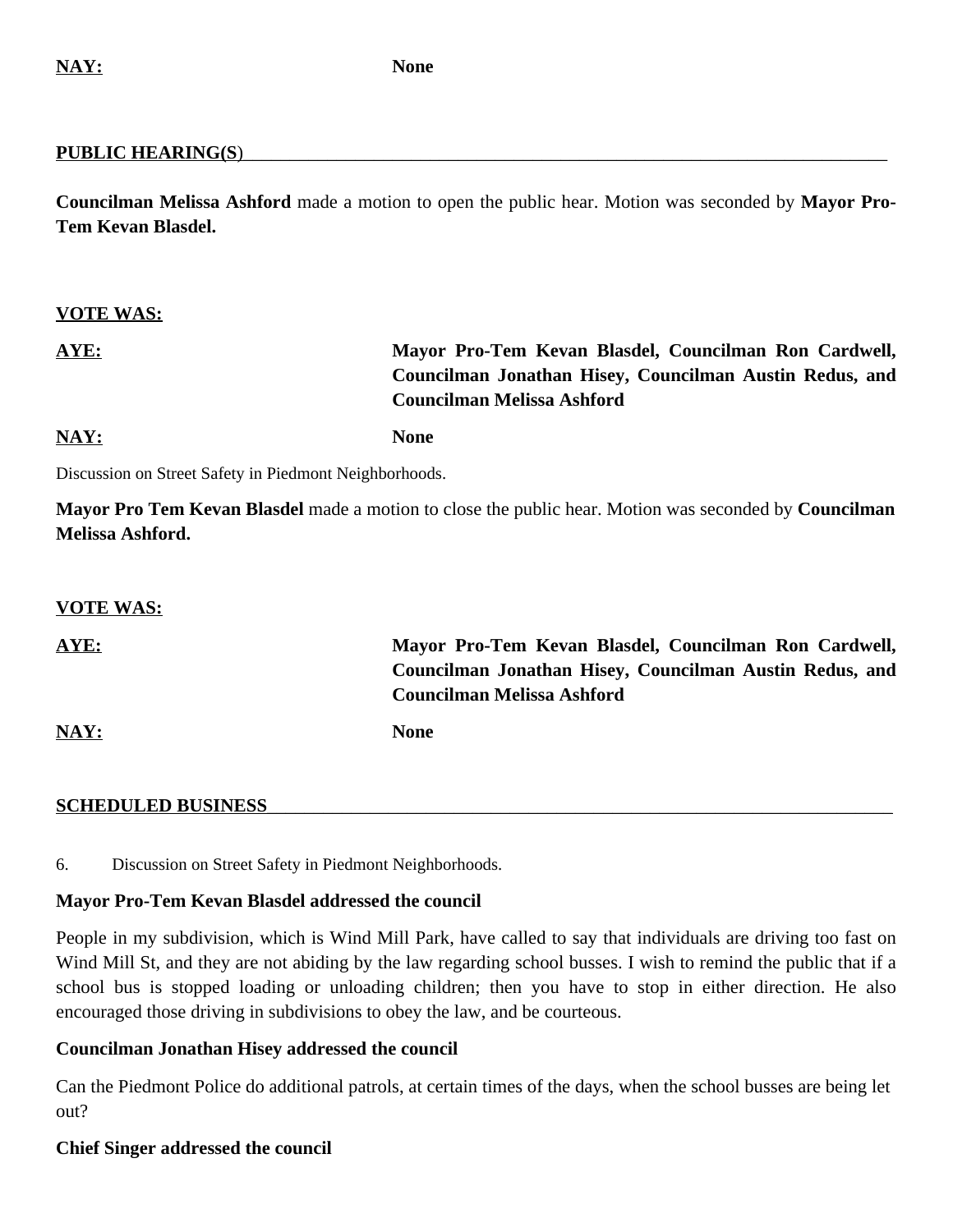We can with our manpower. I think a number of neighborhoods are experiencing the same issues, people are disregarding the state law, our city ordinances, and safety of our children loading and unloading on the buses. People are traveling faster than the posted speed limits in our neighborhoods. As much as possible, we will be around, if we see a violation or if a violation is made known to us, we can act on that. If people see a violation, please call and let us know as soon as possible.

#### **Councilman Ron Cardwell** addressed the council

I would like to bring to Community Development Director Scott Garand's attention, when we look at and review plans for plats, we look at drawings, this is one of the problems for single access neighborhoods for the most part. One way in and one way out with possibly long routes in and out are part of the reason why our subdivision regulations identify proper road way networks.

#### **No action taken on business item 6.**

7. Consider, and act upon, a Resolution of the City of Piedmont, Canadian County, Oklahoma calling for a General Election for Election of a Councilmember from Ward One (1), of the City of Piedmont, Oklahoma, to be held on April 5, 2022; providing for a Filing Period and Requesting the Canadian County Election Board to Conduct said Election; and providing for Notice of Election.

**Mayor Pro-Tem Kevan Blasdel** made a motion to approve the resolution for the election in ward one. Motion was seconded by **Councilman Melissa Ashford**

#### **VOTE WAS:**

**AYE: Mayor Pro-Tem Kevan Blasdel, Councilman Ron Cardwell, Councilman Jonathan Hisey, Councilman Austin Redus, and Councilman Melissa Ashford**

#### **NAY: None**

8. Consider, and act upon, Ordinance #701 of the City of Piedmont, closing to Public Use the Street Right-of-Way and Alley Described as that Portion of Jackson Avenue East of Piedmont of the Original Townsite of Piedmont, Canadian County, Oklahoma; and declaring an emergency.

**Councilman Jonathan Hisey** addressed the council This is the second reading.

**Councilman Melissa Ashford** made a motion to approve business item 8 on second reading. Motion was seconded by **Councilman Jonathan Hisey.**

#### **VOTE WAS:**

# **AYE: Mayor Pro-Tem Kevan Blasdel, Councilman Ron Cardwell, Councilman Jonathan Hisey, Councilman Austin Redus, and Councilman Melissa Ashford**

#### **NAY: None**

9. Consider, and act upon, a Professional Services Agreement with Louanne Trammel to assist the City with Flockfest, Freedom Fest and the Mayor's Tree Lighting and other meaningful events at a sum not to exceed \$7,800.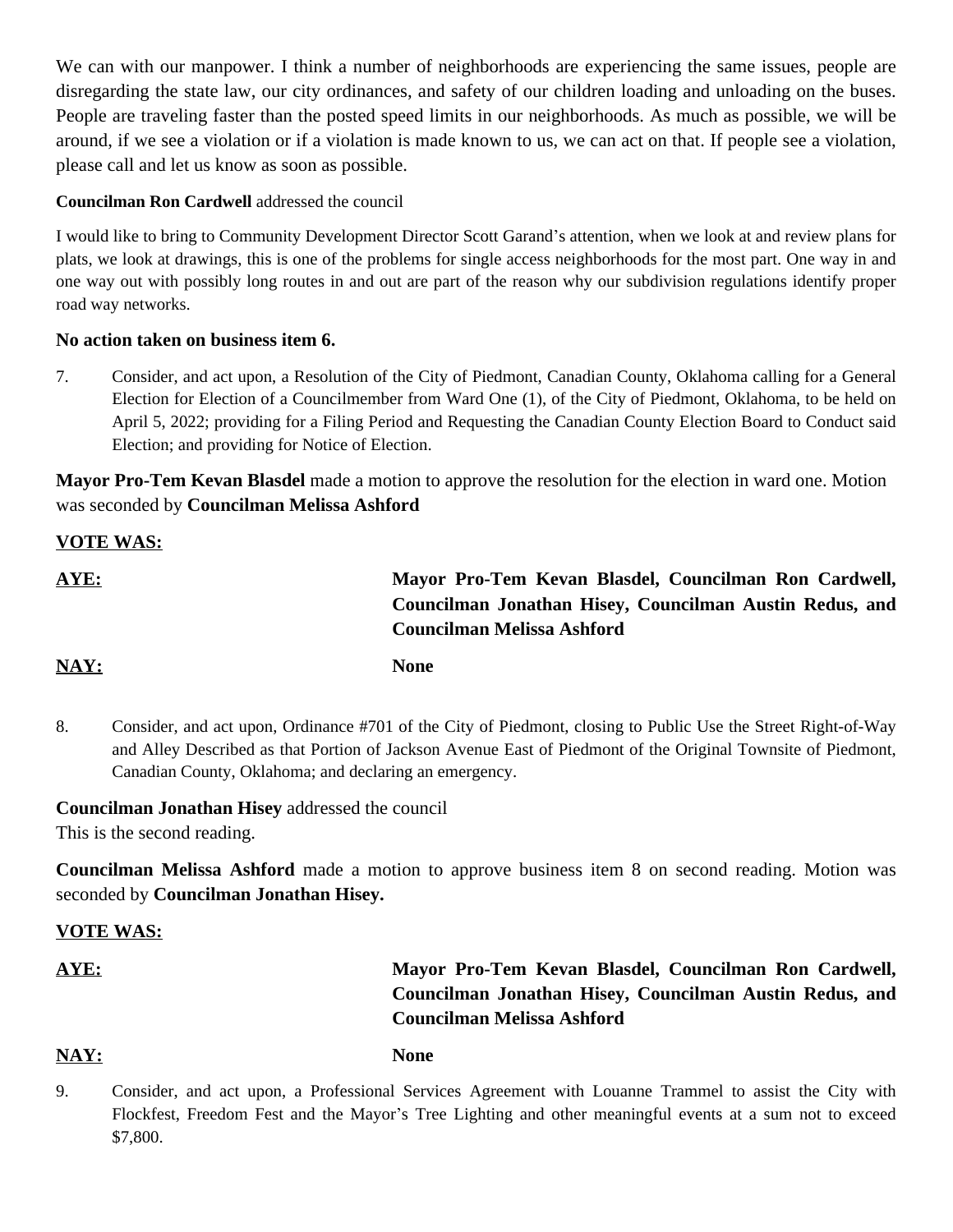#### **Interim City Manager Mark Roath** addressed the council

What you have before you is a professional service contract for Louanne Trammel for the entire calendar year 2022. This does carry over for the fiscal year. We do have a provision in there that the agreement is subject to city council approval of funding. This contract amount is \$7,800, and is currently in line with the amount the council approved this past year. This is to keep her coordinating these events. We did budget \$75,000 for special events, and the past turnout and comments have been great.

### **Councilman Jonathan Hisey** addressed the council

Louanne is doing a great job.

**Councilman Austin Redus** addressed the council

I agree, Louanne is doing great.

**Councilman Melissa Ashford** made a motion to approve business item 9. Motion was seconded by **Councilman Austin Redus**

# **VOTE WAS:**

# **AYE: Mayor Pro-Tem Kevan Blasdel, Councilman Ron Cardwell, Councilman Jonathan Hisey, Councilman Austin Redus, and Councilman Melissa Ashford**

**NAY: None**

10. Discussion, and possible action, on a request for an ordinance prohibiting the use of Dynamic Braking Devices within the Corporate Limits*.*

#### **Interim City Manager** addressed the council

There is a resident that has brought this noise complaint to us. I would like to ask for approval to research the issue and develop an ordinance prohibiting Dynamic Braking Devices with in the Corporate Limits; and then bring a draft back to the City Council next meeting.

#### **Councilman Jonathan Hisey** addressed the council

Let's move forward and have staff draft an ordinance, and bring it back at the next meeting.

#### **Councilman Ron Cardwell** addressed the council

Piedmont Road up to 178<sup>th</sup> is predominately commercial. Look at the areas you could allow the use of Dynamic Braking Devices rather than areas you would not allow it. That would be an easier way to limit the use rather than listing all places you cannot.

#### **Councilman Melissa Ashford** addressed the council

Since Jason Nieuwenhuis from Red Bluff is here, do you know if that is an oil route?

#### **Jason Nieuwenhuis with Red Bluff** addressed the council

In answer to your question Piedmont Road is not. I would have to look at the routes to be sure on the others.

#### **Councilman Jonathan Hisey** addressed the council

I would be interested in seeing the oil route maps.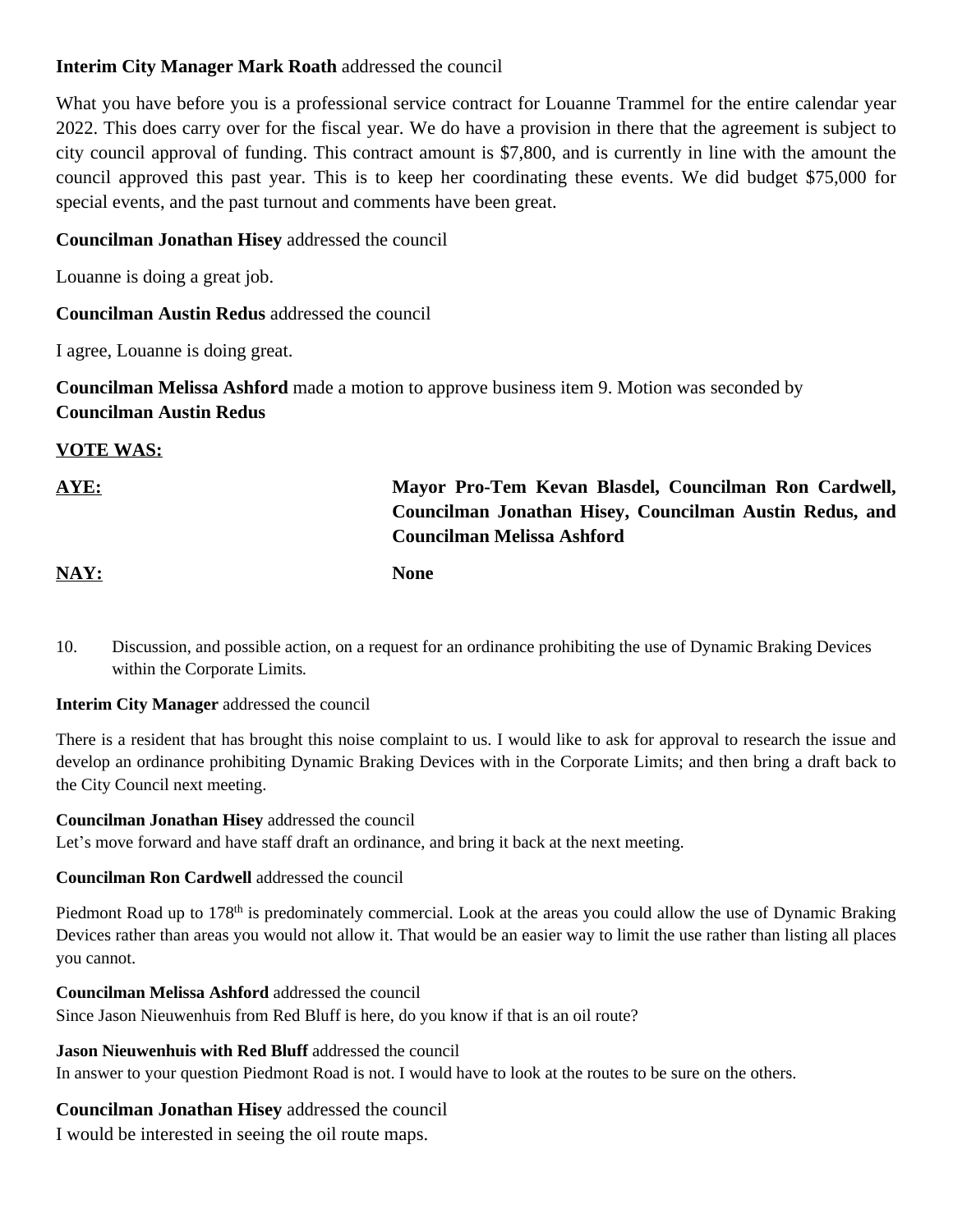**Councilman Jonathan Hisey** made a motion to direct staff to prepare a draft ordinance prohibiting the use of Dynamic Braking Devices in Corporate City Limits. Motion was seconded by **Mayor Pro-Tem Kevan Blasdel.**

| <b>VOTE WAS:</b> |                                                         |
|------------------|---------------------------------------------------------|
| AYE:             | Mayor Pro-Tem Kevan Blasdel, Councilman Ron Cardwell,   |
|                  | Councilman Jonathan Hisey, Councilman Austin Redus, and |
|                  | <b>Councilman Melissa Ashford</b>                       |
| NAY:             | <b>None</b>                                             |

11. Consider, and act upon, appointment to the Planning and Zoning Commission.

**Mayor Pro-Tem Kevan Blasdel** made a motion to approve the appointment of Jennifer Ochoa to the Planning and Zoning Commission. Motion was seconded by **Councilman Melissa Ashford.**

#### **VOTE WAS:**

| AYE: | Mayor Pro-Tem Kevan Blasdel, Councilman Ron Cardwell,   |
|------|---------------------------------------------------------|
|      | Councilman Jonathan Hisey, Councilman Austin Redus, and |
|      | <b>Councilman Melissa Ashford</b>                       |
| NAY: | <b>None</b>                                             |

#### **NEW BUSINESS**\_\_\_\_\_\_\_\_\_\_\_\_\_\_\_\_\_\_\_\_\_\_\_\_\_\_\_\_\_\_\_\_\_\_\_\_\_\_\_\_\_\_\_\_\_\_\_\_\_\_\_\_\_\_\_\_\_\_\_\_\_\_\_\_\_\_\_\_\_\_\_\_\_\_\_

**No New Business**

#### **CONVENE AS PIEDMONT MUNICIPAL AUTHORITY**

**Councilman Melissa Ashford** made a motion to recces to Piedmont Municipal Authority Meeting at 6:53pm. Motion was seconded by **Mayor Pro-Tem Kevan Blasdel.**

#### **VOTE WAS:**

**AYE: Mayor Pro-Tem Kevan Blasdel, Councilman Ron Cardwell, Councilman Jonathan Hisey, Councilman Austin Redus, and Councilman Melissa Ashford**

**NAY: None**

#### ADJOURN PMA.

#### **RECONVENE COUNCIL MEETING\_\_\_\_\_\_\_\_\_\_\_\_\_\_\_\_\_\_\_\_\_\_\_\_\_\_\_\_\_\_\_\_\_\_\_\_\_\_\_\_\_\_\_\_\_\_\_\_\_\_\_**

**Mayor Pro-Tem Kevan Blasdel** made a motion to Reconvene to City Council Meeting at 7:28pm. Motion was seconded by **Councilman Jonathan Hisey.**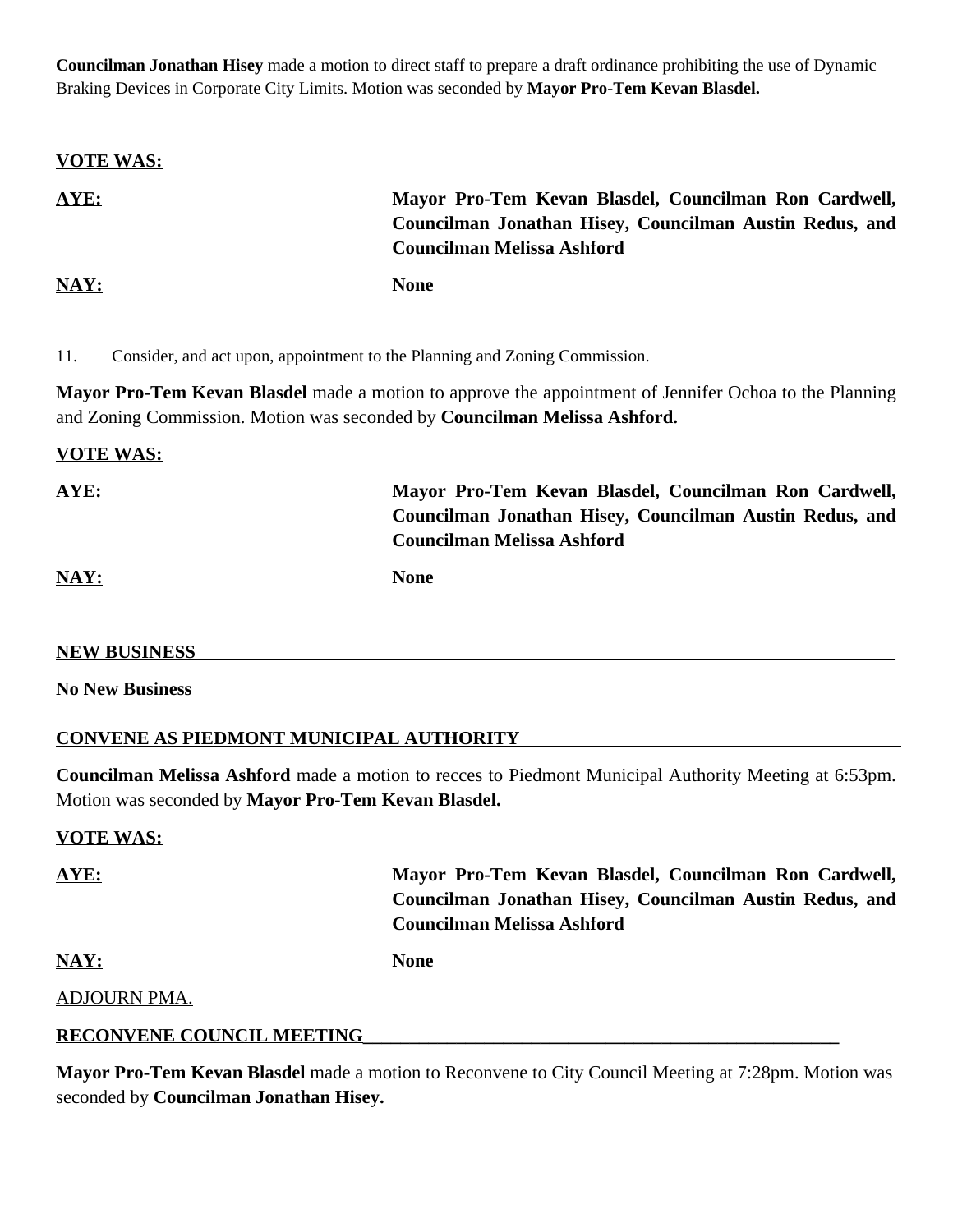#### **VOTE WAS:**

| AYE:                       | Mayor Pro-Tem Kevan Blasdel, Councilman Ron Cardwell,   |
|----------------------------|---------------------------------------------------------|
|                            | Councilman Jonathan Hisey, Councilman Austin Redus, and |
|                            | <b>Councilman Melissa Ashford</b>                       |
| $\overline{\textbf{NAY:}}$ | <b>None</b>                                             |

**Councilman Melissa Ashford** made a motion to recces to Executive Session at 7:28pm. Motion was seconded by **Mayor Pro-Tem Kevan Blasdel.**

#### **VOTE WAS:**

| AYE: | Mayor Pro-Tem Kevan Blasdel, Councilman Ron Cardwell,                                        |
|------|----------------------------------------------------------------------------------------------|
|      | Councilman Jonathan Hisey, Councilman Austin Redus, and<br><b>Councilman Melissa Ashford</b> |
| NAY: | <b>None</b>                                                                                  |

#### **EXEXUCTIVE SESSION**

*Recess into Executive Session in compliance with Title 25, Section 307 (B), et. seq., Oklahoma Statues, to wit:*

 Discussion, consideration, and possible action to recess the Regular City Council Meeting, and convene an Executive Session for the purpose of discussing a Pending Lawsuit: Boevers Homes LLC v. The City of Piedmont, Oklahoma (CJ-2021-447) as provided for in 25 OS Sec 307 (B) (4).

#### **RECONVENE INTO OPEN SESSION**

**Councilman Melissa Ashford** made a motion to adjourn the executive session and reconvene into open session. Motion was seconded by **Councilman Jonathan Hisey.**

#### **VOTE WAS:**

| AYE: | Mayor Pro-Tem Kevan Blasdel, Councilman Ron Cardwell,   |
|------|---------------------------------------------------------|
|      | Councilman Jonathan Hisey, Councilman Austin Redus, and |
|      | <b>Councilman Melissa Ashford</b>                       |
| NAY: | <b>None</b>                                             |

**Councilman Jonathan Hisey** made a motion to direct City Attorney to pursue unsealing the confidential settlement agreement dated Dec. 20, 2018 and unseal the portion 2021-447 as to the city involvement. Motion was seconded by **Mayor Pro-Tem Kevan Blasdel**

#### **VOTE WAS:**

| <b>AYE:</b> | Mayor Pro-Tem Kevan Blasdel, Councilman Ron Cardwell,         |
|-------------|---------------------------------------------------------------|
|             | <b>Councilman Jonathan Hisey, and Councilman Austin Redus</b> |
| NAY:        | <b>Councilman Melissa Ashford</b>                             |